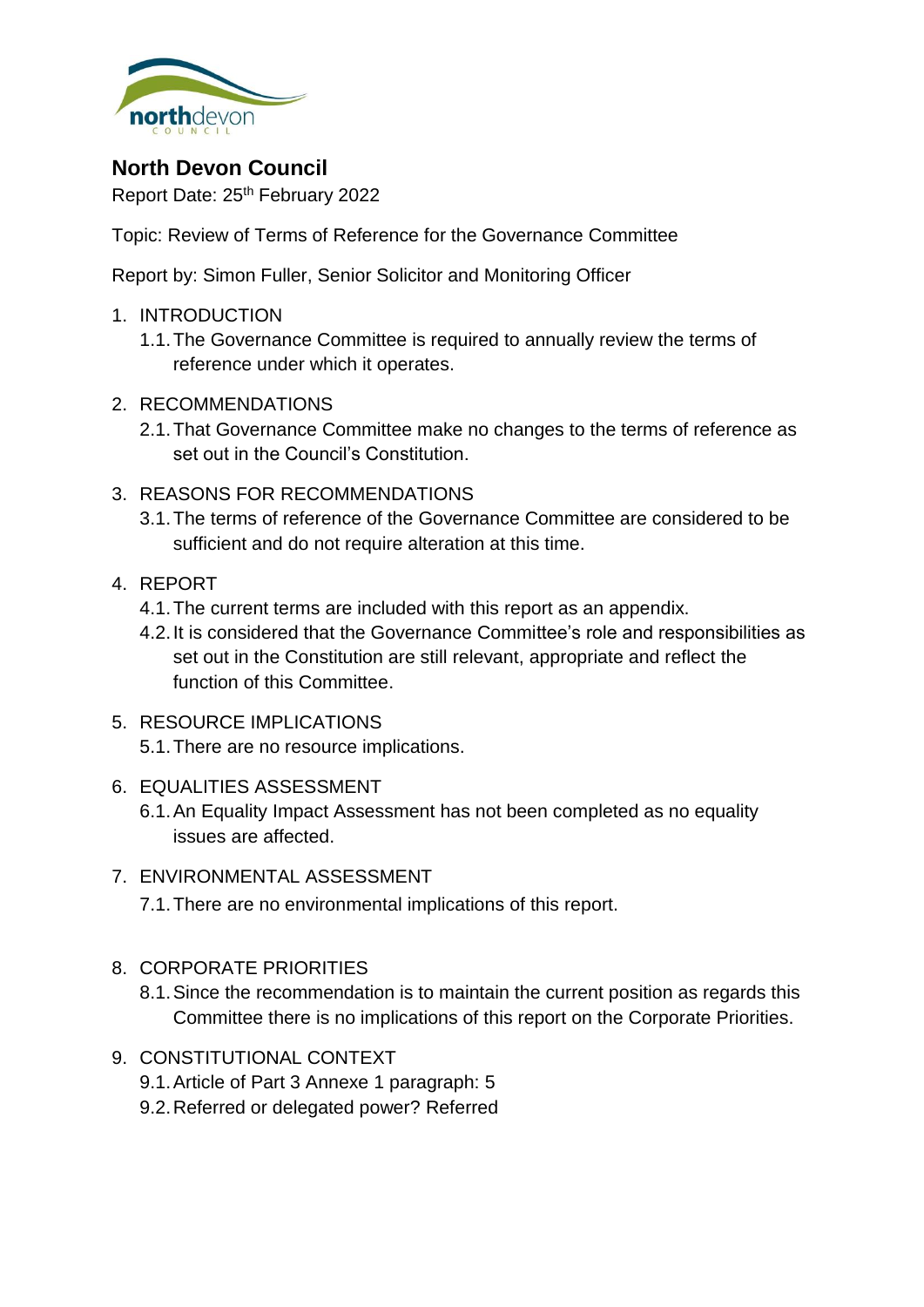

## 10.STATEMENT OF CONFIDENTIALITY

This report contains no confidential information or exempt information under the provisions of Schedule 12A of 1972 Act.

#### 11.BACKGROUND PAPERS

The following background papers were used in the preparation of this report: (The background papers are available for inspection and kept by the author of the report).

North Devon District Council's Constitution

## 12.STATEMENT OF INTERNAL ADVICE

The author (below) confirms that advice has been taken from all appropriate Councillors and Officers: Simon Fuller, Senior Solicitor and Monitoring Officer

# **APPENDIX CURRENT TERMS OF REFERENCE**

#### **GOVERNANCE COMMITTEE**

| Number of<br><b>Members</b> | <b>Special Requirements</b>                                                                                                                                                                                                                                                                          | Quorum                                                                      | <b>Notes</b>                                                                                                                                                                                                                                                                                                                                   |
|-----------------------------|------------------------------------------------------------------------------------------------------------------------------------------------------------------------------------------------------------------------------------------------------------------------------------------------------|-----------------------------------------------------------------------------|------------------------------------------------------------------------------------------------------------------------------------------------------------------------------------------------------------------------------------------------------------------------------------------------------------------------------------------------|
| 9                           | Membership of the<br>Committee cannot include<br><b>Strategy and Resources</b><br>Members.<br>Members of the<br>Committee must be<br>trained prior to sitting on<br>the Committee (NOTE:<br>Failure to attend the<br>required training will result<br>in exclusion from sitting<br>on the Committee) | $3 -$<br>Provided at<br>least two<br>political<br>groups are<br>represented | The role of the Committee<br>is to promote good<br>behaviour amongst<br>Councillors and to ensure<br>that all business<br>conducted by the Council<br>is carried out within the<br>law, in accordance with<br>the Constitution and also<br>in accordance with<br>statutory Codes. It is also<br>to promote improvement in<br>governance issues |

- (a) Audit functions including receiving and considering reports and making recommendations on them
- (b) Risk management and corporate governance including considering reports from the Local Government Ombudsman.
- (c) Reviewing the annual statement of accounts
- (d) Standards function including dealing with complaints regarding Councillor conduct and the imposition of sanctions.
- (e) Electoral matters including Community Governance Reviews